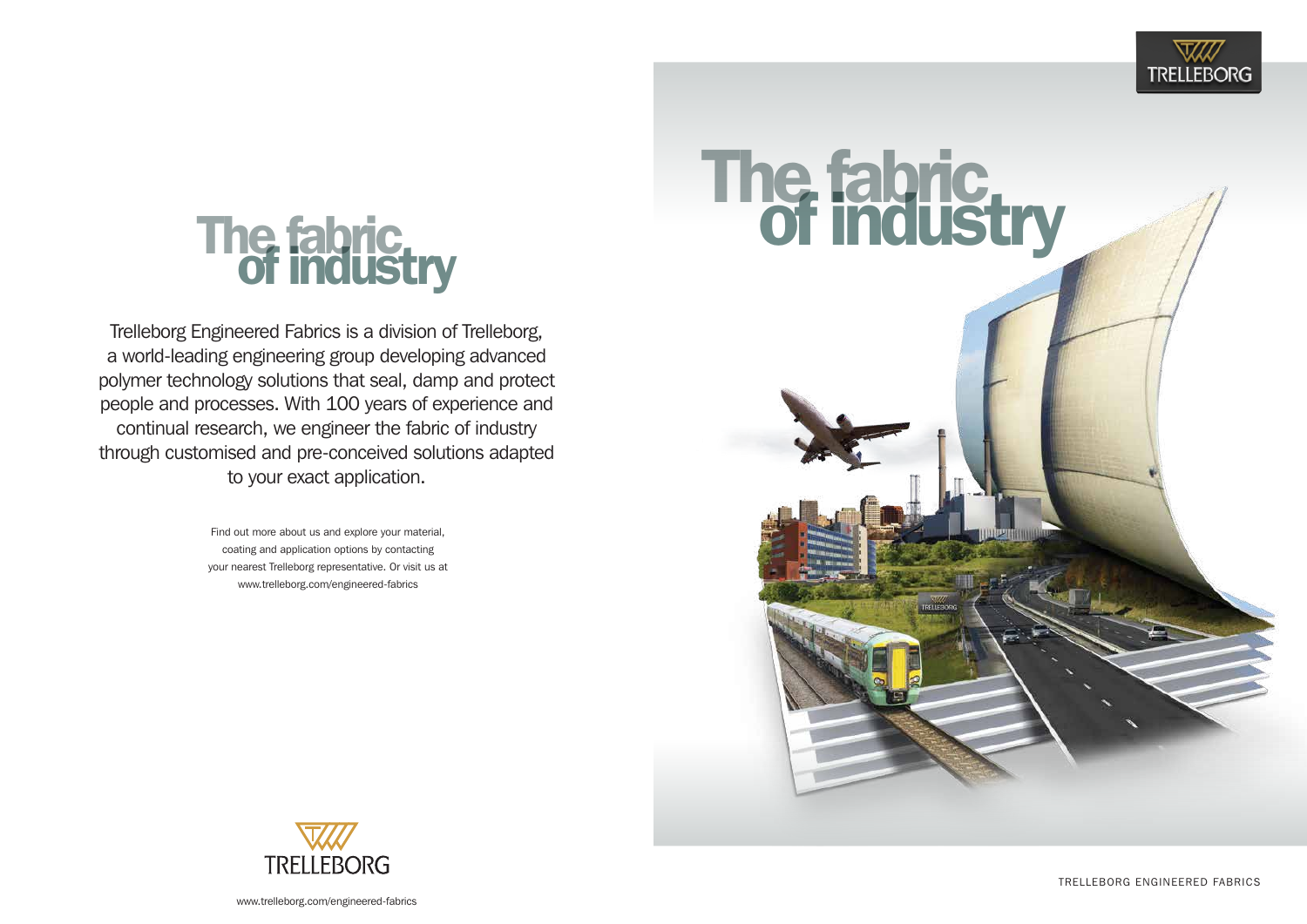

## ENGINEERING THE FABRIC OF INDUSTRY

Throughout the world, within the most technologically advanced industries, Trelleborg Engineered Fabrics adds layers of innovation to ensure the highest product performance. Our polymer-engineered solutions are built on technical and industry know-how, delivered by experienced teams across a tried and tested process methodology. With every angle covered, we go further to engineer the fabric of industry.



## PEOPLE WHO RECOGNISE YOUR **REQUIREMENTS**

Our experts get under the skin of your project to engineer solutions that meet your specific needs.

We'll work closely with you to see through the delivery of high-performance solutions from end to end. With technical consultation, proven product development and extensive formulation experience we make certain that materials are engineered to meet even the most demanding of applications.

Our teams combine the skills and expertise to provide a complete service that delivers support, innovation and technical capability.

**SALES** 

PRODUCT MANAGER

PROCESS TECHNICIANS

**PURCHASER** 

LAB TECHNICIANS

PRODUCTION MANAGERS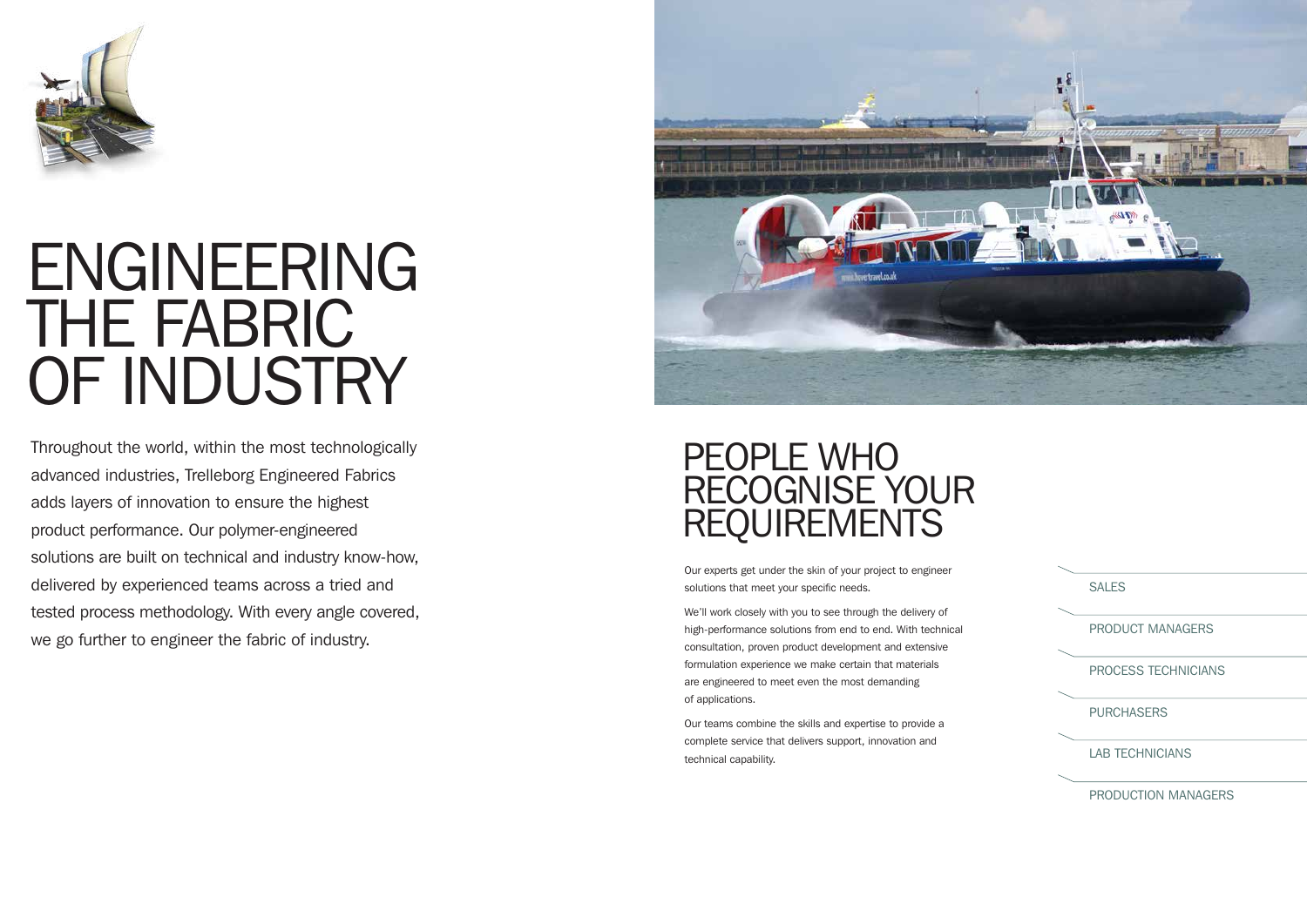

## A PROCESS w **ith** EVERYTHING COVERED

In a face-to-face meeting we'll gain a thorough and comprehensive understanding of your requirements. After establishing the full scope of your specification and needs, we'll work Defining<br>
ma face-to-face meeting we'll gain a thom<br>
requirements. After establishing the full somewith you to engineer the right fabric to fit.

Across a broad scope of industries our process engineers and chemists work together to produce the crucial polymer-coated fabric layers in all kinds of high-performance solutions. This critical experience, covering the cutting-edge of progress across land, air and sea, gives us a unique ability to add value to your projects. Through a defined five-step process we ensure you get the right polymer material for your application and performance needs.

# the five-step

## **ONE**

**TWO** 

By fully managing the development of your solution we turn it into a workable concept. Our experienced R&D team immerse themselves in your application to determine the right path forward, meeting your timescales and budget. Using our materials knowledge we'll **Concept development**<br>
By fully managing the development of your solution we turn it into a wo<br>
Our experienced R&D team immerse themselves in your application to<br>
path forward, meeting your timescales and budget. Using ou

Your dedicated point of contact provides a personalised approach to product development, working alongside our extensive in-house design teams to ensure solutions meet your specific requests. Upon your approval of the initial product designs, we'll put our promise in Approval to proceed<br>
Your dedicated point of contact provides a performed working alongside our extensive in-house des<br>
specific requests. Upon your approval of the<br>
writing and continue to develop your project.

Our research and development team will create a lab sample and submit it to you for approval. Once signed off, the first trial order will be created and we'll consult with you at every stage, a second trial order will then be produced after review. A third verification will follow before moving to a final trial and industrialisation. We'll also publish technical communications such as data sheets and reach approval with process technicians for product and material specifications.

TH REE

## Prototype development

FIV E



Having completed prototype development, the industrialisation phase will start. Your point of contact at Trelleborg Engineered Fabrics will liaise internally with R & D, process technicians and a production manager to ensure your experience is completely seamless. Industrialisation

**FOUR**